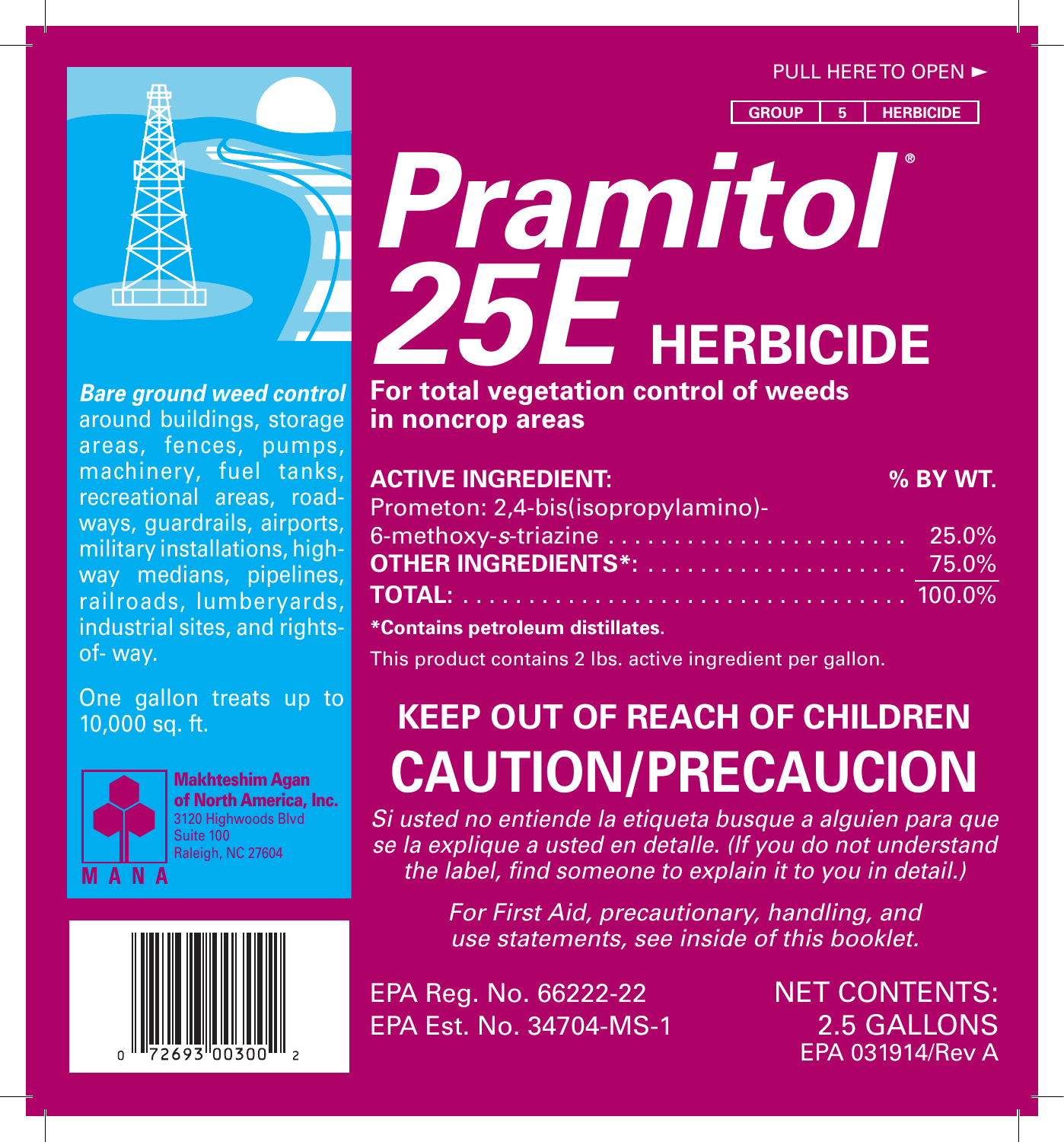| <b>FIRST AID</b>                                                                                         |                                                                                            |  |
|----------------------------------------------------------------------------------------------------------|--------------------------------------------------------------------------------------------|--|
| liF                                                                                                      | • Immediately call a poison control center or doctor.                                      |  |
| <b>SWALLOWED:</b>                                                                                        | • Do not induce vomiting unless told to do so by a poison control center or doctor.        |  |
|                                                                                                          | • Do not give any liquid to the person.                                                    |  |
|                                                                                                          | • Do not give anything by mouth to an unconscious person.                                  |  |
| <b>IF ON SKIN</b>                                                                                        | • Take off contaminated clothing.                                                          |  |
|                                                                                                          | <b>OR CLOTHING:</b> $\cdot$ Rinse skin immediately with plenty of water for 15-20 minutes. |  |
|                                                                                                          | • Call a poison control center or doctor for treatment advice.                             |  |
| <b>IF IN EYES:</b>                                                                                       | . Hold eye open and rinse slowly and gently with water for 15-20 minutes.                  |  |
|                                                                                                          | • Remove contact lenses, if present, after the first 5 minutes, then continue rinsing.     |  |
|                                                                                                          | • Call a poison control center or doctor for treatment advice.                             |  |
| <b>IF INHALED:</b>                                                                                       | • Move person to fresh air.                                                                |  |
|                                                                                                          | • If person is not breathing, call 911 or an ambulance, then give artificial respiration,  |  |
|                                                                                                          | preferably mouth-to-mouth if possible.                                                     |  |
|                                                                                                          | • Call a poison control center or doctor for further treatment advice.                     |  |
| Have the product container or label with you when calling a poison control center or doctor or going for |                                                                                            |  |

**treatment. You may also contact Prosar at 1-877-250-9291 for emergency medical treatment information.**

**NOTE TO PHYSICIAN:** Contains petroleum distillate; vomiting may cause aspiration pneumonia. Probable mucosal damage may contraindicate the use of gastric lavage. Treat for circulatory shock, respiratory depression, and convulsions, if needed.

#### **PRECAUTIONARY STATEMENTS Hazards to Humans and Domestic Animals CAUTION**

Harmful if swallowed or absorbed through skin. Causes moderate eye irritation. Avoid contact with skin, eyes, or clothing. Wash thoroughly with soap and water after handling and before eating, drinking, chewing gum, using tobacco, or using the toilet. Remove contaminated clothing and wash clothing before resuse.

#### **PERSONAL PROTECTIVE EQUIPMENT (PPE)**

Some materials that are chemical-resistant to this product are listed below. If you want more options, follow the instructions for category E on an EPA chemical resistance category selection chart.

Follow manufacturer's instructions for cleaning/maintaining PPE. If no such instructions for washables exist, use detergent and hot water. Keep and wash PPE separately from other laundry.

Discard clothing and other absorbent material that have been drenched or heavily contaminated with the product's concentrate. Do not reuse them.

#### **All mixers, loaders, applicators, and other handlers must wear:**

- Long-sleeved shirt and long pants
- Socks and shoes
- Chemical-resistant gloves such as Barrier Laminate, Nitrile Rubber ≥ 14 mils, Neoprene Rubber ≥ 14 mils, Viton ≥ 14 mils

#### **In addition, mixers and loaders supporting motorized ground equipment and handlers cleaning up spills or equipment must wear:**

• Chemical-resistant gloves such as Barrier Laminate, Nitrile Rubber ≥ 14 mils, Neoprene Rubber ≥ 14 mils, Viton ≥ 14 mils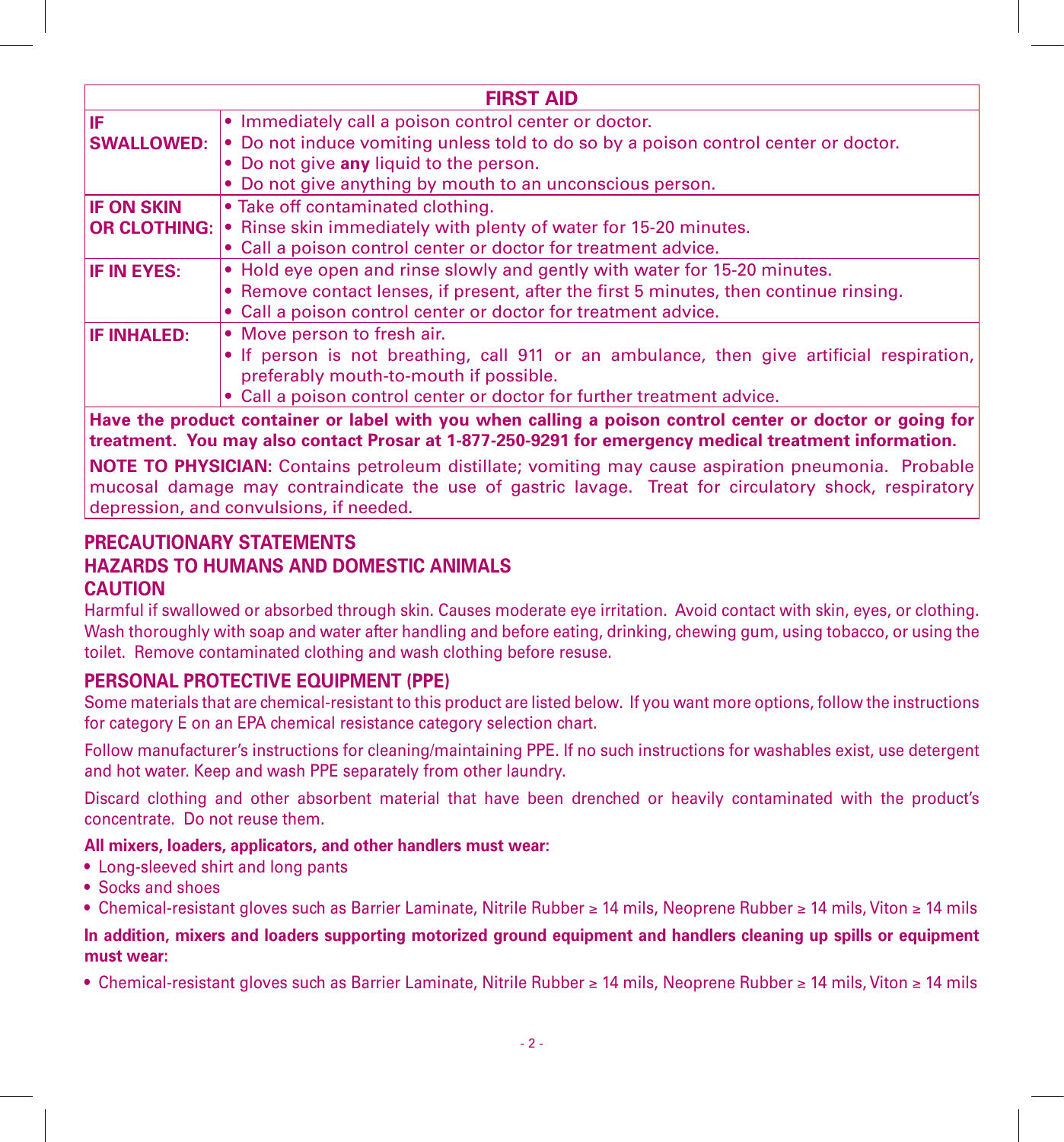#### **User Safety Recommendations**

#### **Users should:**

- Wash hands before eating, drinking, chewing gum, using tobacco, or using the toilet.
- Remove clothing/PPE immediately if pesticide gets inside. Then wash thoroughly and put on clean clothing.
- Remove PPE immediately after handling this product. As soon as possible, wash thoroughly and change into clean clothing.

#### **Environmental Hazards**

This pesticide may adversely affect non-target plants. Do not apply directly to water, to areas where surface water is present, or to intertidal areas below the mean high water mark. Do not contaminate water when cleaning equipment or disposing of equipment wash waters or rinsate.

This chemical has properties and characteristics associated with chemicals detected in groundwater. The use of this chemical in areas where soils are permeable, particularly where the water table is shallow, may results in groundwater contamination. Application around a cistern or well may result in contamination of drinking water or groundwater.

#### **Physical or Chemical Hazards**

Combustible. Do not use or store the product near heat or open flame. Store at temperatures above 32°F.

# **DIRECTIONS FOR USE**

It is a violation of federal law to use this product in a manner inconsistent with its labeling.

### **PRODUCT INFORMATION**

Pramitol 25E is a nonselective herbicide that can be applied in water or oil before or after plant growth begins. Although Pramitol 25E has considerable activity through foliar contact, much of its activity is through roots; therefore, **its effectiveness is dependent on rainfall to move it into the root zone. Very dry soil conditions and lack of sufficient rainfall may result in poor weed control.**

This product will not provide herbicidal action in the treated area unless application is immediately followed by watering the area with at least ¼" of water or application of the product just prior to a rain event sufficient to penetrate to the root system of the target vegetation.

**Important:** Use only in areas where complete control of all vegetation is desired such as industrial sites, rights-of-way, lumberyards, petroleum tank farms, around farm buildings, along fence lines, etc. When applied to the soil, this product usually inhibits plant growth for a year or more.

Following many years of continuous use of this product and chemically related products, biotypes of some of the weeds listed on this label have been reported which cannot be effectively controlled by this and related herbicides. Where this is known or suspected, we recommend the use of this product in combination with other registered herbicides which are not triazines. Consult with your State Agricultural Extension Service for specific recommendations.

Pramitol 25E is generally noncorrosive to equipment but may cause swelling or more rapid deterioration of hoses and fittings containing natural rubber.

When an adjuvant is to be used with this product, Makhteshim Agan of North America, Inc. suggests the use of a Chemical Producers and Distributors Association certified adjuvant.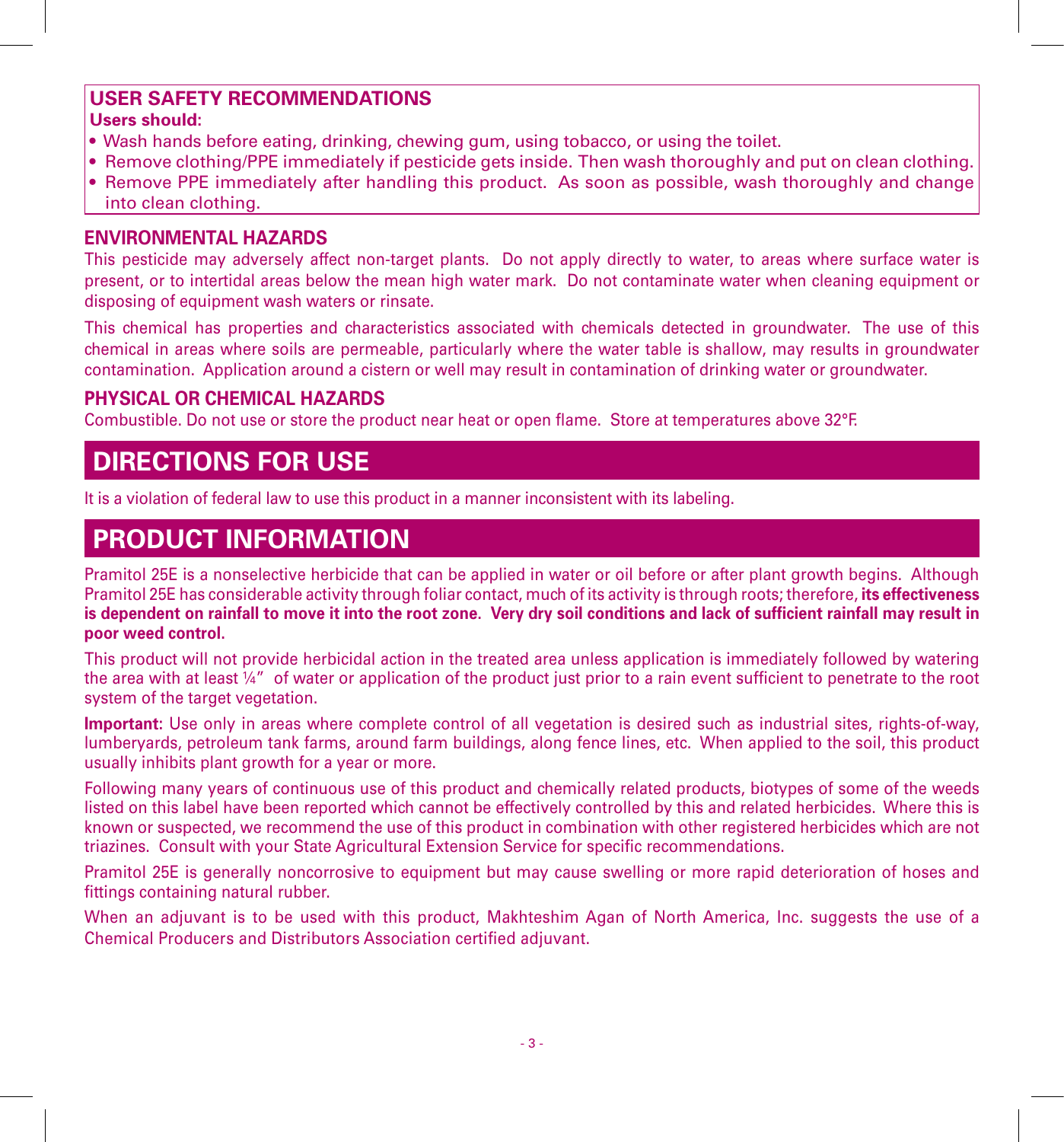#### **USE RESTRICTIONS:**

Do not apply this product in a way that will contact workers or other persons, either directly or through drift. Only protected handlers may be in the area during application.

Do not use this product to sloped areas where desirable vegetation or nearby water bodies may be located downhill of the application area, since injury to desirable plants and other vegetation may result.

Do not apply this product in a residential setting.

Weeds greater than 4 inches must be mowed, removed, or hoed into the soil prior to application.

Do not enter or allow entry until sprays have dried.

#### **SPRAY DRIFT MANAGEMENT**

A variety of factors including weather conditions (e .g. wind direction, wind speed, temperature, relative humidity) and method of application (e.g. groundboom, sprayer) can influence pesticide drift. The applicator must evaluate all factors and make appropriate adjustments when applying this product.

**Droplet Size:** Use only Medium or coarser spray nozzles according to ASAE (S572) definition for standard nozzles.

**Wind Speed:** Do not apply at wind speeds greater than 10 mph.

#### **Industrial Sites and Noncrop Areas**

Pramitol 25E can be applied before or up to 3 months after weed emergence. Application rates vary from 4-10 gals. of Pramitol 25E per acre depending on climatic conditions, soil type, the weeds present, and the stage of growth of the weeds. In the following use rates, the higher rates are intended for use on heavier soils where weed growth is heavy and where rainfall is expected to be relatively high. Use higher rates where longer residual control is desired in regions with a long growing season.

For applications to industrial sites, not including treatments made under solid or block paving, limit to 1 application/year. The maximum use rate is 0.20 lbs ai/500 square feet, or the equivalent to a maximum of 18 lbs ai/A.

Although Pramitol 25E has considerable activity through foliar contact, much of its activity is through roots; therefore, **its effectiveness is dependent on rainfall to move it into the root zone. Very dry soil conditions and lack of sufficient rainfall may result in poor weed control.**

For best results, apply Pramitol 25E before weeds emerge or when weeds are young and actively growing.

For control of annual and susceptible perennial weeds and grasses such as downy bromegrass, oatgrass, goosegrass, quackgrass, puncturevine, goldenrod, and plantain: Broadcast 4.0 - 6.125 gals. Pramitol 25E in 50 - 100 gals. of water per acre.

For control of hard-to-kill perennial weeds and grasses such as johnsongrass, bindweed, and wild carrot: Broadcast 7.5 - 10 gals. of Pramitol 25E in 50 - 100 gals. of water per acre.

For faster top-kill of existing vegetation, apply Pramitol 25E in diesel oil, fuel oil, or weed oil. Use oils at rates of 100 - 200 gals. per acre. Tall, dense vegetation such as johnsongrass will generally require 150 or more gals. of oil per acre for thorough coverage.

When applying Pramitol 25E to a small area with backpack or pump-up sprayers with capacities of 1 - 3 gals., calibrate the sprayer so that 1 gal. of water covers 500 sq. ft. Then mix 1/2 - 7/8 pt. of Pramitol 25E with water to obtain a total volume of 1 gal. and apply uniformly over a 500 sq. ft. area. For hard-to-kill perennial weeds and grasses, use the higher rate. If green foliage is present, part or all of the water can be substituted with oil to provide burndown.

*RESTRICTIONS when used on industrial sites and Noncrop areas: (1) Feeder roots of desirable plants often extend far beyond the drip line of the branches. Do not apply this product or drain or flush application equipment in locations where the chemical may come into contact with root zones of desirable trees, shrubs, or plants or injury may occur. (2) Do not use on land to be cropped. (3) Do not use for weed control in greenhouses.*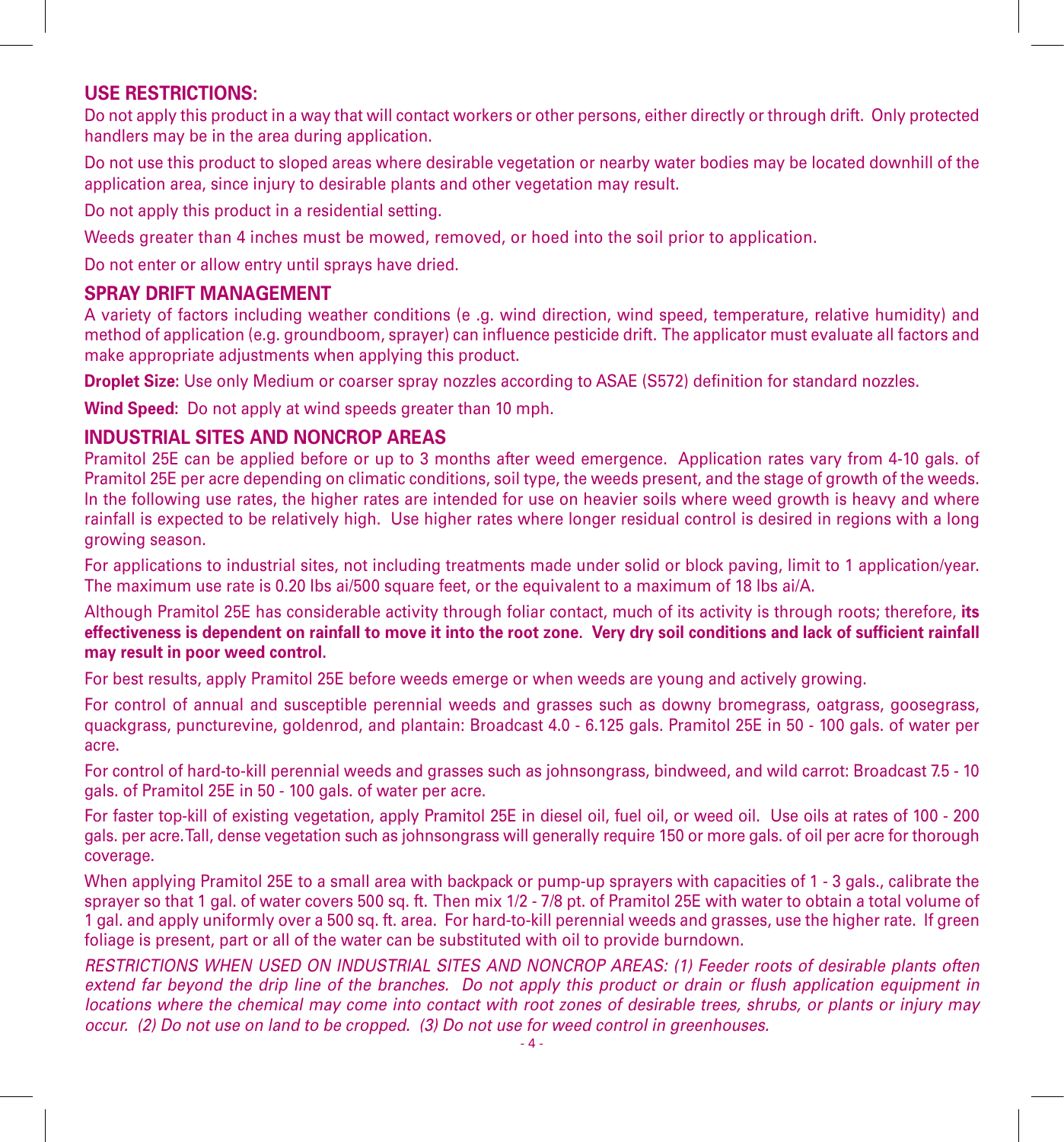#### **Asphalt Pavement**

Pramitol 25E may be used to extend the useful life of asphalt pavement by preventing weeds from emerging through it. Pramitol 25E may be applied to the ground before laying asphalt or it may be mixed with cutback asphalts.

Use Pramitol 25E only where the area to be treated has been prepared according to good construction practices. If rhizomes, tubers, or other vegetative parts are present in the site, remove by scalping with a grader blade. Recompaction of the site following disking or plowing will allow good penetration of Pramitol 25E and will help to ensure proper asphalt curing and good weed control.

Pramitol 25E will not control woody vegetation such as small trees, brush, or woody vines. Remove roots of such species from the site before application.

**Under Asphalt:** Pramitol 25E may be applied to the ground before laying rapid, medium, or slow curing asphalt coatings such as those used on parking lots, highway shoulders and median strips, roadways, and other industrial sites. Apply Pramitol 25E just before laying of the asphalt coating to prevent possible lateral movement of the herbicide by rainfall or other mechanical means. Sprayers should be equipped to provide continuous agitation of the spray mixture during application to ensure application of a uniform spray emulsion.

Apply Pramitol 25E uniformly at the rate of 7.8 gals. per acre (23 oz. per 1,000 sq. ft.) in a minimum of 100 gals. of water. Use the lower rate to control annual and susceptible perennial weeds and grasses such as downy bromegrass, oatgrass, goosegrass, quackgrass, puncturevine, goldenrod, and plantain. Use the higher rate to control hard-to-kill perennial weeds and grasses such as johnsongrass, bindweed, and wild carrot.

- *Do not use Pramitol 25E under asphalt coatings less than 2 inches thick.*
- *Limit to 1 application per year.*
- *The maximum use rate of 0.18 lb ai/500 square feet or the equivalent to a maximum of 16 lbs ai/A.*

**Mixed with Cutback Asphalt:** Pramitol 25E may be mixed with standard and special cutback asphalts (such as RC, MC, and SC) for weed control in areas being stabilized such as highway shoulders, highway median strips, under highway fences and guard rails, along airport runways and lights, soil and small stone aggregates on shoulders, and cracked asphalt surfaces being resurfaced.

Pramitol 25E should be simultaneously mixed with the cutback asphalt as it is being pumped into the applicator or transport truck to assure a homogeneous mix. Temperatures in the applicator or transport truck should not exceed 170°F.

Use Pramitol 25E at the rate of 23 fl. oz. per 1,000 sq. ft. (equivalent to 7.8 gals. per acre of Pramitol 25E). Use the lower rate on ordinary weed and grass complexes such as dallisgrass, King Ranch bluestem, knotroot bristlegrass, and the higher rate where johnsongrass, bermudagrass, or other deep-rooted perennials are present.

In arid areas where deep-rooted perennials are a problem, best results can be obtained by making the application from midsummer through late fall or prior to the rainy season.

*Restrictions when used Under Asphalt or mixed with cutback asphalt: (1) Do not apply cutback asphalt mixtures containing Pramitol 25E to soil saturated with water. The condition of the soil should be favorable for penetration or proper asphalt curing may be affected. (2) Do not apply Pramitol 25E with asphalt emulsions such as SS. (3) Feeder roots of desirable plants often extend far beyond the drip line of the branches. Do not apply this product or drain or flush application equipment in locations where the chemical may come into contact with root zones of desirable trees, shrubs, or plants or injury may occur. (4) Do not use on land to be cropped. (5) Do not use for weed control in greenhouses.*